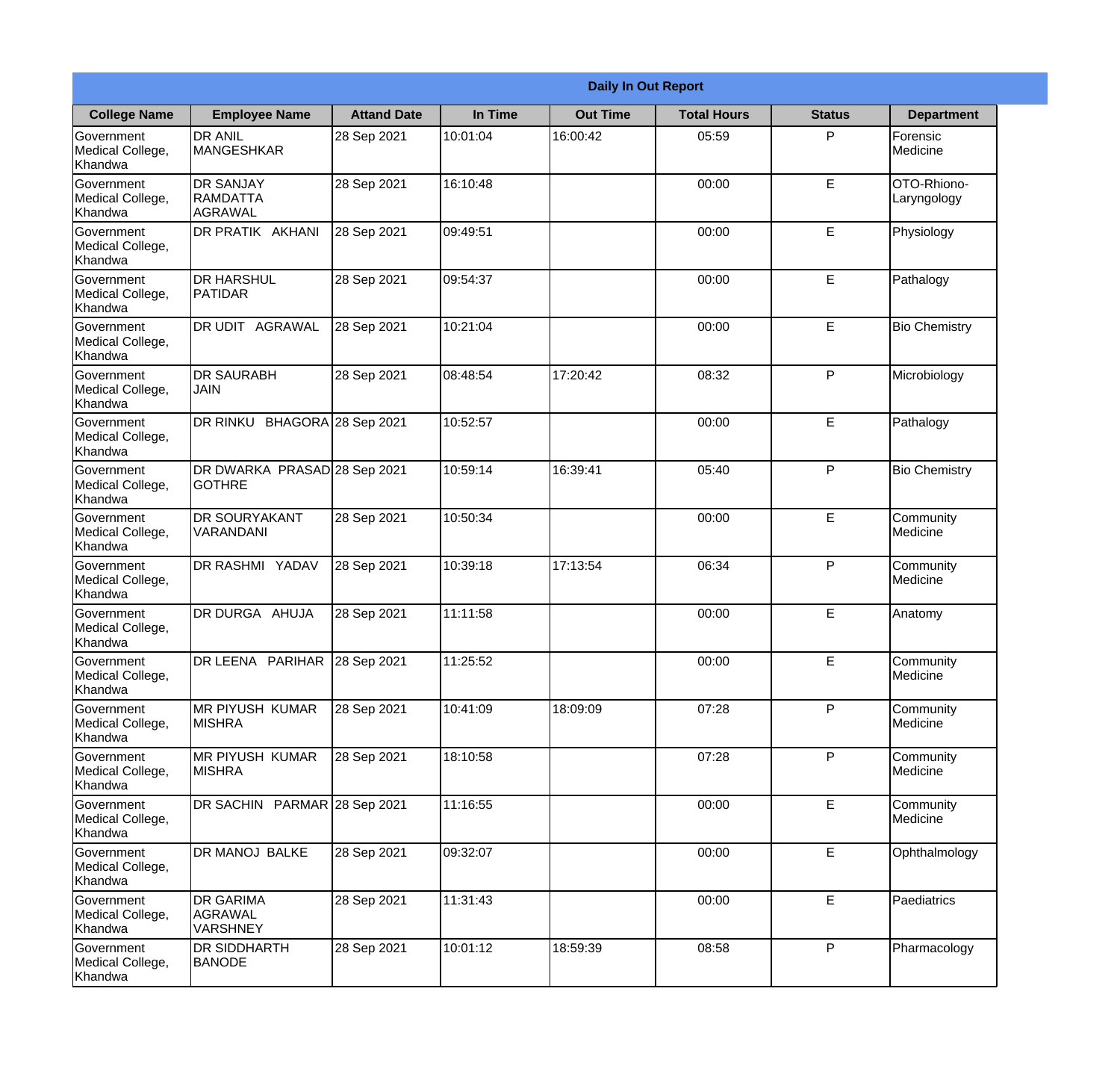| <b>Designation</b>                  | <b>Category</b> |
|-------------------------------------|-----------------|
| Assistant Professor   Para Clinical |                 |
| Professor                           | Clinical        |
| Assistant Professor   Non Clinical  |                 |
| Assistant Professor   Para Clinical |                 |
| Associate Professor Non Clinical    |                 |
| Associate Professor Para Clinical   |                 |
| Assistant Professor   Para Clinical |                 |
| Demonstrator/Tutor   Non Clinical   |                 |
| Demonstrator/Tutor   Para Clinical  |                 |
| Assistant Professor   Para Clinical |                 |
| Demonstrator/Tutor   Non Clinical   |                 |
| Assistant Professor   Para Clinical |                 |
| Statistician                        | Para Clinical   |
| Statistician                        | Para Clinical   |
| Assistant Professor   Para Clinical |                 |
| <b>Assistant Professor</b>          | Clinical        |
| Associate Professor Clinical        |                 |
| Associate Professor Para Clinical   |                 |

## **Daily In Out Report**